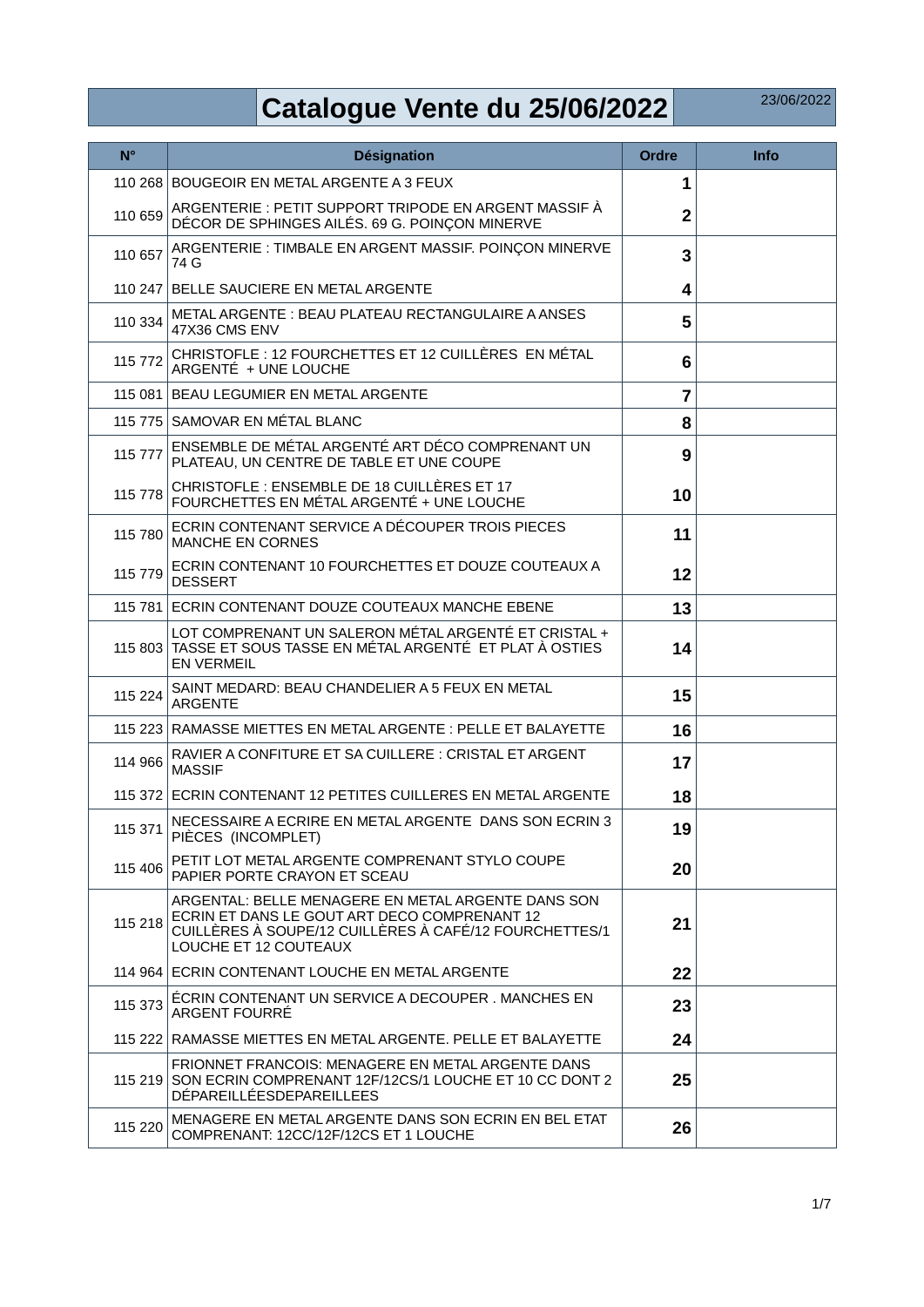| $N^{\circ}$ | <b>Désignation</b>                                                                                                                       | <b>Ordre</b> | <b>Info</b> |
|-------------|------------------------------------------------------------------------------------------------------------------------------------------|--------------|-------------|
| 115221      | ECRIN CONTENANT UN BEAU SERVICE A POISSON EN METAL<br>ARGENTE COMPRENANT 12 COUTEAUX / 12 FOURCHETTES ET 2<br><b>COUVERTS DE SERVICE</b> | 27           |             |
| 115 381     | ENSEMBLE DE 4 COUVERTS DE SERVICE MANCHES EN ARGENT<br><b>FOURRE</b>                                                                     | 28           |             |
| 115 379     | ENSEMBLE DE 2 COUVERTS DE SERVICE DONT PELLE A TARTE.<br><b>MANCHES EN ARGENT FOURRE</b>                                                 | 29           |             |
| 115 369     | SERVICE A DECOUPER EN METAL ARGENTE DANS LE GOUT ART<br><b>DECO</b>                                                                      | 30           |             |
| 115 376     | BEAU SERVICE A DECOUPER 3 PIECES EN ECRIN MANCHES EN<br><b>ARGENT FOURRE</b>                                                             | 31           |             |
| 115 367     | ENSEMBLE DE 2 COUTEAUX A BEURRE EN METAL ARGENTE ET<br>1 FOURCHETTE MANCHE NACRE                                                         | 32           |             |
|             | 115 377 ECRIN CONTENANT4 COUVERTS DE SERVICE EN ARGENT                                                                                   | 33           |             |
| 114 820     | ENSEMBLE COMPRENANT 4 PIECES DE FORME EN METAL<br>ARGENTE + UN PLATEAU ET UN MOUTARDIER METAL                                            | 34           |             |
| 114 784     | PETITE CORBEILLE EN BARBOTINE A DECOR DE FLEURS H:20<br>CM ENV ( PETITS ACCIDENTS )                                                      | 35           |             |
| 114 783     | JARDINIERE EN BARBOTINE A DECOR DE ROSES SUR FOND<br>BLEU ( PETITS ACCIDENTS )                                                           | 36           |             |
| 115 770     | SUITE DE SIX HUILES SUR TOILES NAÏVES DE DIMENSIONS ET<br>D'AUTEURS DIFFÉRÉNTS                                                           | 37           |             |
| 115 805     | PAIRE DE PHOTOS ANCIENNES. BEAUX ENCADREMENTS EN<br><b>ACAJOU</b>                                                                        | 38           |             |
|             | 115 806 PHOTOGRAPHIE ANCIENNE, BEL ENCADREMENT                                                                                           | 39           |             |
| 113 464     | LAFFITTE JEAN : BELLE AQUARELLE ENCADRÉE "LA BASSE<br>COUR" DATÉ 78 31X39.5CMS ENV                                                       | 40           |             |
| 113 465     | LAFFITTE JEAN : BELLE AQUARELLE ENCADRÉE "VUE DU MAS"<br>DATÉ 78 31X39,5CMS ENV                                                          | 41           |             |
| 113 463     | LAFFITTE JEAN : BELLE AQUARELLE ENCADRÉE "VUE DU<br>CANIGOU" DATÉ 78 32X41CMS ENV                                                        | 42           |             |
| 113 466     | LAFFITTE JEAN : BELLE AQUARELLE ENCADRÉE "VUE DE<br>COLLIOURE" DATÉ 78 32X40CMS ENV                                                      | 43           |             |
| 114 777     | FIGURINE " MICKEY " BOIS ET METAL ( OREILLES MANQUANTES<br>ET PETIT ACCIDENT)                                                            | 44           |             |
| 101 980     | LANCEL, RÉVEIL EN FORME DE MONTRE DE GOUSSET DANS SA<br><b>BOURSE ET SA BOITE</b>                                                        | 45           |             |
| 108 954     | ROCHAS - PARURE EN MÉTAL DORÉ COMPOSÉE D'UN COLLIER<br>ET D'UN BRACELET                                                                  | 46           |             |
|             | 103 080 MONTRE DE GOUSSET PLAQUÉ OR                                                                                                      | 47           |             |
| 113 337     | ZIGOR: MONTRE GOUSSET EN VERMEIL (FONCTIONNE) EN<br>L'ETAT A REVISER AVEC SA CHAINE                                                      | 48           |             |
| 113 335     | MONTRE CHRONOMETRE EN ARGENT EN ETAT DE<br>FONCTIONNEMENT A REVISER ET EN L ETAT                                                         | 49           |             |
| 113 334     | ZIGOR: CHRONOMETRE AUTOMATIQUE EN METAL EN L ETAT<br>PLUS MONTRE GOUSSET SANS MARQUE EN METAL                                            | 50           |             |
|             | 113 333 REGULATEUR ANTIMAGNETIQUE EN L ETAT                                                                                              | 51           |             |
| 110 936     | ENSEMBLE DE 2 MONTRES DE GOUSSET DONT OMEGA EN<br>MÉTAL ARGENTÉ, EN L'ÉTAT                                                               | 52           |             |
|             | 108 293 BRACELET EN ARGENT ORIGINE AFN                                                                                                   | 53           |             |
|             | 110 033 BAGUE EN ARGENT SERTISSANT DES SAPHIRS                                                                                           | 54           |             |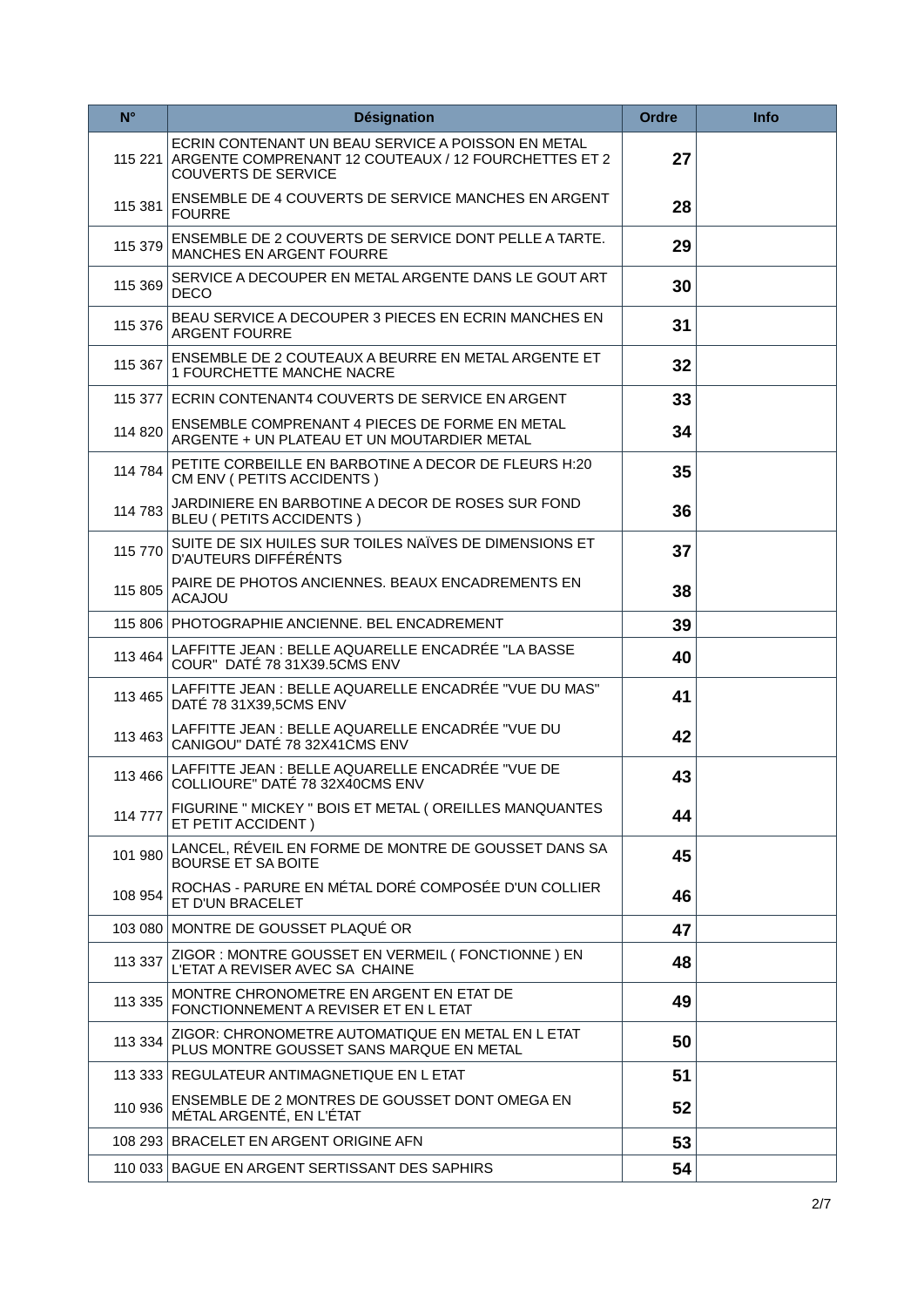| $N^{\circ}$ | <b>Désignation</b>                                                                                                                                                                                                                        | <b>Ordre</b> | <b>Info</b> |
|-------------|-------------------------------------------------------------------------------------------------------------------------------------------------------------------------------------------------------------------------------------------|--------------|-------------|
|             | 112 160 BEAU COLLIER EN PERLES DE CULTURE AU FERMOIR OR                                                                                                                                                                                   | 55           |             |
|             | 113 637 PETIT POUDRIER EN MÉTAL DORÉ CISELÉ. COUVERCLE ÉMAILLÉ                                                                                                                                                                            | 56           |             |
| 106 557     | BROCHE EN OR FIGURANT DES FLEURS SERTIE DE PERLES DE<br>CULTURE. POIDS: 5.47 G BRUT                                                                                                                                                       | 57           |             |
| 38 907      | BRACELET OR ET DIAMANTS. POIDS BRUT 15.40 G. 51 DIAMANTS<br>DE 0.010 ET 0.012 CTS SOIT ENVIRON 0.6 CT                                                                                                                                     | 58           |             |
|             | WILLY MUCHA: "COLLIOURE" PAR BARJAVEL.(24 DESSINS AU<br>115 808 CRAYON). EDITIONS JACOMET. AVEC DÉDICACE DE W. MUCHA<br>JAUNISSURES; EXEMPLAIRE 188/300                                                                                   | 59           |             |
| 114 893     | ANDRE VARAGNAC : " COSTUME FRANCAIS " DESSINS E.LEPAGE<br>MEDVEY EDITIONS HYPERION- PARIS ( EN L'ETAT)                                                                                                                                    | 60           |             |
| 115 028     | SELLETTE EN ACAJOU A DEUX PLATEAUX OUVRANT PAR UN<br><b>TIROIR PIETEMENT TORSES</b>                                                                                                                                                       | 61           |             |
| 110 055     | BELLE POUSSETTE POUR JUMEAUX EN BOIS ROTIN ET MÉTAL.<br><b>CIRCA 1920</b>                                                                                                                                                                 | 62           |             |
|             | 113 383 ECRITOIRE EN BOIS MARQUETÉ (PETITS ACCIDENTS)                                                                                                                                                                                     | 63           |             |
| 114 781     | SCULPTURE EN RESINE A PATINE BRONZE " NU ASSIS " H:22 CM<br><b>ENV</b>                                                                                                                                                                    | 64           |             |
|             | 115 083 PAIRE DE CACHES POTS EN PORCELAINE (1 FÊLE)                                                                                                                                                                                       | 65           |             |
|             | 114 794 SUJET CERAMIQUE " BABA COOL " H:59 CM ENV                                                                                                                                                                                         | 66           |             |
|             | GROUPE DE 2 PERSONNAGES FIGURANT UNE PARTIE D ECHECS<br>110 323 EN PORCELAINE POLYCHROME (LEGER ACCIDENT A LUNE DES<br>PIECES DE L ECHIQUIER ET TETE MARQUISE)                                                                            | 67           |             |
| 115 449     | RACCA LOUIS ? ENSEMBLE DE DEUX PETITE MINIATURE<br><b>ENCADREES</b>                                                                                                                                                                       | 68           |             |
| 114 779     | PETIT VASE BOULE EN TERRE CUITE VERNISSÉE A DECOR DE<br><b>BRANCHAGE PORTE LA SIGNATURE FAURE</b>                                                                                                                                         | 69           |             |
|             | LOT DE VINS BLANCS : COMPRENANT : CHABLIS 1995 ET 1998 +<br>114 431 JURANÇON 2006 + CORBIÈRES 1992 + CHARDONNAY + MUSCAT<br>CORSE VDN                                                                                                     | 70           |             |
| 114 422     | CARTON COMPRENANT : BERGERAC SEC 2004 BLANC +<br>CHATEAU LEVAU BLANC + DOMAINE LAZZIRINI 2006 BLANC +<br>LIMOUX 2000 BLANC + COTES DE DURAS 2005 BLANC + BANYULS<br><b>2005 BLANC</b>                                                     | 71           |             |
| 114 430     | LOT COMPRENANT : VIN MOELLEUX LA BOUÏS + CHATEAU<br>GUIRAUD PREMIER CRU SAUTERNES 1975 MI ÉPAULE + CERONS<br>2000 + CHATEAU FILHOT SAUTERNES 1983 + 1997 + CHATEAU<br>HAUT BERGERON 1978 (ABSENCE CAPSULE)                                | 72           |             |
| 114 424     | CORTON CLOS DU ROI 1994 + BEAUNE PREMIER CRU 1993 2<br>BOUTEILLES + CHATEAU LAFITTE LAGUENS 2000 + BARON DE<br>CHANSTIGNAC 1993 + MACON CRUZILLE 2000                                                                                     | 73           |             |
|             | LOT DE VINS DIVERS : CHARDONNAY + CHATEAU GAZIN<br>POMEROL 1957 NIVEAU BAS + CHATEAU MAGNAN LA<br>114 427 GAFFELIERE ST EMILION GD CRU 1970 MI ÉPAULE +<br>BOURGOGNE BLANC 2003 + SAUTERNES 1997 + STE CROIX DU<br>MONT 1961 ÉPAULE HAUTE | 74           |             |
|             | 114 446 CHATEAU BOURG NEUF VAYRON POMEROL 2005 2 BOUTEILLES                                                                                                                                                                               | 75           |             |
|             | 114 441 ST JULIEN 2002 3 BOUTEILLES                                                                                                                                                                                                       | 76           |             |
| 114 439     | CHATEAU PUY BLANQUET ST EMILION GD CRU 2005 4<br><b>BOUTEILLES</b>                                                                                                                                                                        | 77           |             |
| 114 438     | CHATEAU LA SERRE ST EMILION GD CRU CLASSÉ 2005 : 2<br><b>BOUTEILLES</b>                                                                                                                                                                   | 78           |             |
|             | 114 129 CHATEAUNEUF DU PAPE (CHANTEROC) 2003 3 BOUTEILLES                                                                                                                                                                                 | 79           |             |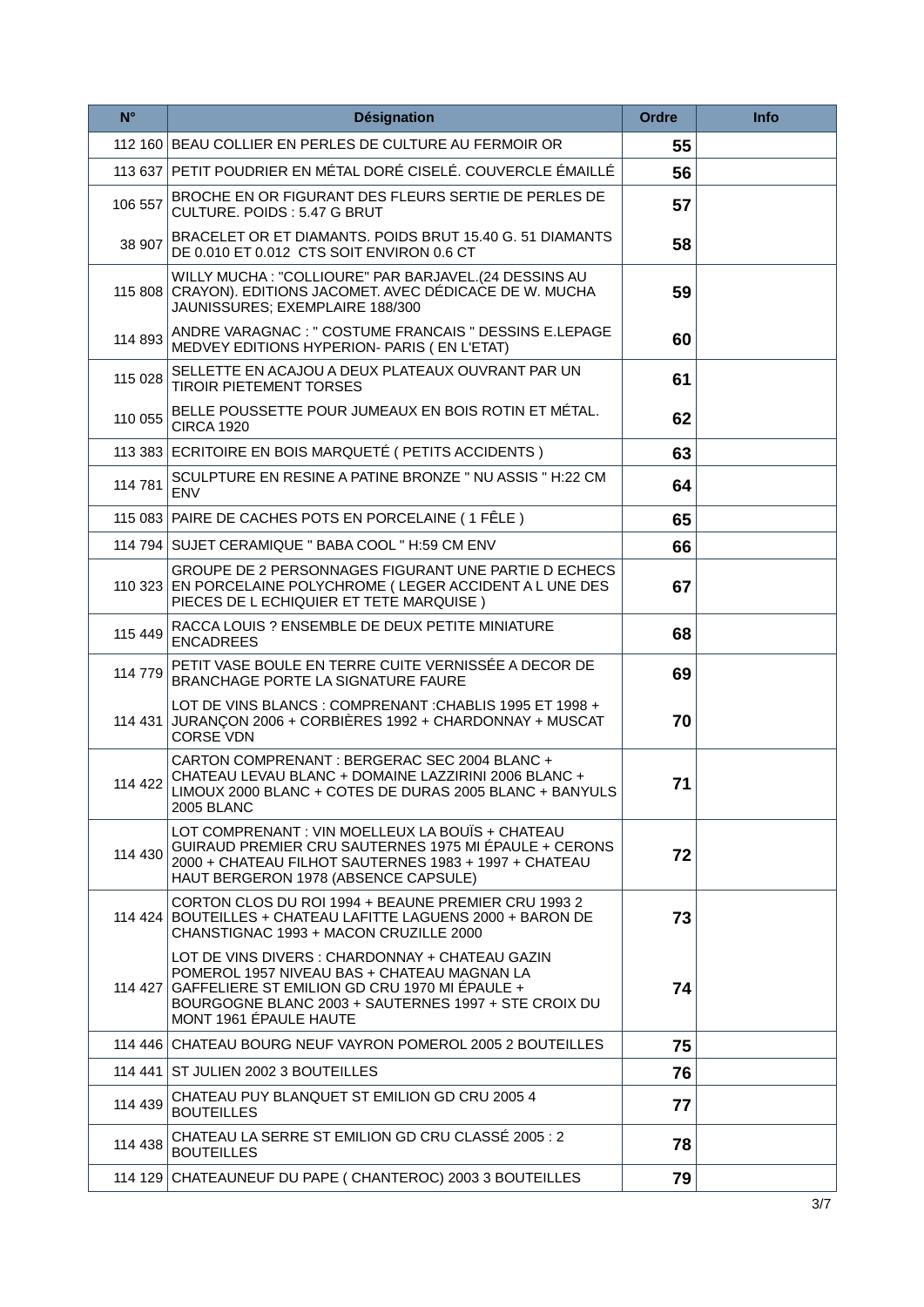| $N^{\circ}$ | <b>Désignation</b>                                                                                                                                                                            | Ordre | <b>Info</b> |
|-------------|-----------------------------------------------------------------------------------------------------------------------------------------------------------------------------------------------|-------|-------------|
|             | 114 449 MARTINI ET ROSSI : DOUBLE MAGNUM ANCIEN                                                                                                                                               | 80    |             |
| 114 428     | CHATEAU FAURIE DE SOUCHARD ST EMILION GD CRU 2001 2<br><b>BOUTEILLES</b>                                                                                                                      | 81    |             |
|             | 113 475 CHATEAU FRANC MAYNE ST EMILION GRAND CRU 1989                                                                                                                                         | 82    |             |
| 111 945     | CHATEAU BRONDELLE: 1996 (APPELLATION GRAVES<br>CONTROLEE), GRAND VIN DE BORDEAUX, BELLE BOUTEILLE                                                                                             | 83    |             |
|             | 114 123 CROZE ERMITAGE 2001                                                                                                                                                                   | 84    |             |
|             | 114 124 CHATEAU PRIEURÉ LAMEZAN 1998                                                                                                                                                          | 85    |             |
|             | 114 126 CHATEAU JEAN DE GUÉ (LALANDE DE POMEROL)                                                                                                                                              | 86    |             |
|             | 114 131 CHATEAU LA GRACE DIEU 1993 (ST EMILION GRAND CRU)                                                                                                                                     | 87    |             |
| 114 139     | CHATEAU PAVIE MACQUIN ST EMILION 1986 GRAND CRU CLASSÉ<br><b>DEUX BOUTEILLES</b>                                                                                                              | 88    |             |
|             | LOT: MUSCAT RIVESALTES + BANYULS GRENACHE ( CALADROY<br>114 135 AMBRÉ) MUSCAT ESPARROU + BANYULS COUME DEL MAS+<br>PEJOUAL (5 BOUTEILLES)                                                     | 89    |             |
|             | 114 450 CHATEAU MIGNOT ST ESTEPHE 1997 4 BOUTEILLES                                                                                                                                           | 90    |             |
|             | 114 391 KUMMEL NUMERO 000 (CUSENIER)                                                                                                                                                          | 91    |             |
| 113 479     | ENSEMBLE DE 4 BOUTEILLES CHATEAUNEUF DU PAPE (2013 -<br>2014 - 2015) DIFFÉRENTS DOMAINES                                                                                                      | 92    |             |
| 113 485     | GRAVES 1981, CHATEAU DU MIRAILLE 1997 ET CAVE AUGUSTIN<br>FLORENT 2013 (ENSEMBLE DE 3 B.)                                                                                                     | 93    |             |
| 114 389     | ENSEMBLE COMPRENANT 17 BOUTEILLES VIN DE BORDEAUX ET<br>DIVERS DONT LES GRANGES ( ROTHSCHILD) CHATEAUX<br>GONFRIER COTES DE BORDEAUX MEDOC CHATEAUX LE MOINE<br>GREZILLAC+ SELLIER YVES COURT | 94    |             |
| 114 388     | ENSEMBLE COMPRENANT 15 BOUTEILLES DE VINS DIVERS VINS<br>D'ESPAGNE ET DE CORSE                                                                                                                | 95    |             |
| 114 410     | LOT DE SEIZE BOUTEILLES COMPRENANT BOURGOGNE +<br>TOURAINE, VAL DE LOIRE ETC                                                                                                                  | 96    |             |
|             | IMPORTANT LOT DE VINS BLANCS SUIVANT LISTE ANNEXÉE À LA<br>115 813 CAISSE: MUSCAT, CHARDONNAY, GAILLAC, MONBAZILLAC,<br>ALSACE. 10 BOUTEILLES                                                 | 97    |             |
|             | IMPORTANT LOT DE VINS DOUX NATURELS SUIVANT LISTE<br>115 812 ANNEXÉE À LA CAISSE. 7 BOUTEILLES (MAURY, RIVESALTES,<br><b>BANYULS ETC</b>                                                      | 98    |             |
| 115815      | IMPORTANT LOT DE VINS DE BOURGOGNE ET DE SAVOIE<br>SUIVANT LISTE ANNEXÉE À LA CAISSE : 8 BOUTEILLES                                                                                           | 99    |             |
| 115 814     | IMPORTANT LOT DE VINS BLANCS SUIVANT LISTE ANNEXÉE À LA<br>CAISSE: ALSACE (PINOT ET RIESLING. 9 BOUTEILLES                                                                                    | 100   |             |
| 115 818     | IMPORTANT LOT DE VINS D'ALSACE, TOURAINE ET DIVERS<br>SUIVANT LISTE ANNEXÉE À LA CAISSE, DONT SYLVANER,<br>RIESLING, ENTRE DEUX MERS  : 12 BOUTEILLES                                         | 101   |             |
|             | BEAU COFFRET CAPITONNÉ CONTENANT CHATEAU DE<br>115 820 BRANDEY. 2008. BORDEAUX ROUGE + 2 AMPOULES DE FINE<br>ARMAGNAC ET ACCESSOIRES                                                          | 102   |             |
| 115 809     | IMPORTANT LOT DE VINS OU SPIRITUEUX SUIVANT LISTE<br>ANNEXÉE À LA CAISSE. 12 BOUTEILLES                                                                                                       | 103   |             |
| 115 810     | IMPORTANT LOT DE VINS OU SPIRITUEUX SUIVANT LISTE<br>ANNEXÉE À LA CAISSE. 12 BOUTEILLES                                                                                                       | 104   |             |
|             | IMPORTANT LOT DE VINS DE BOURGOGNE SUIVANT LISTE<br>115 816 ANNEXÉE À LA CAISSE, DONT MONTAGNY ET CHABLIS : 8<br><b>BOUTEILLES</b>                                                            | 105   |             |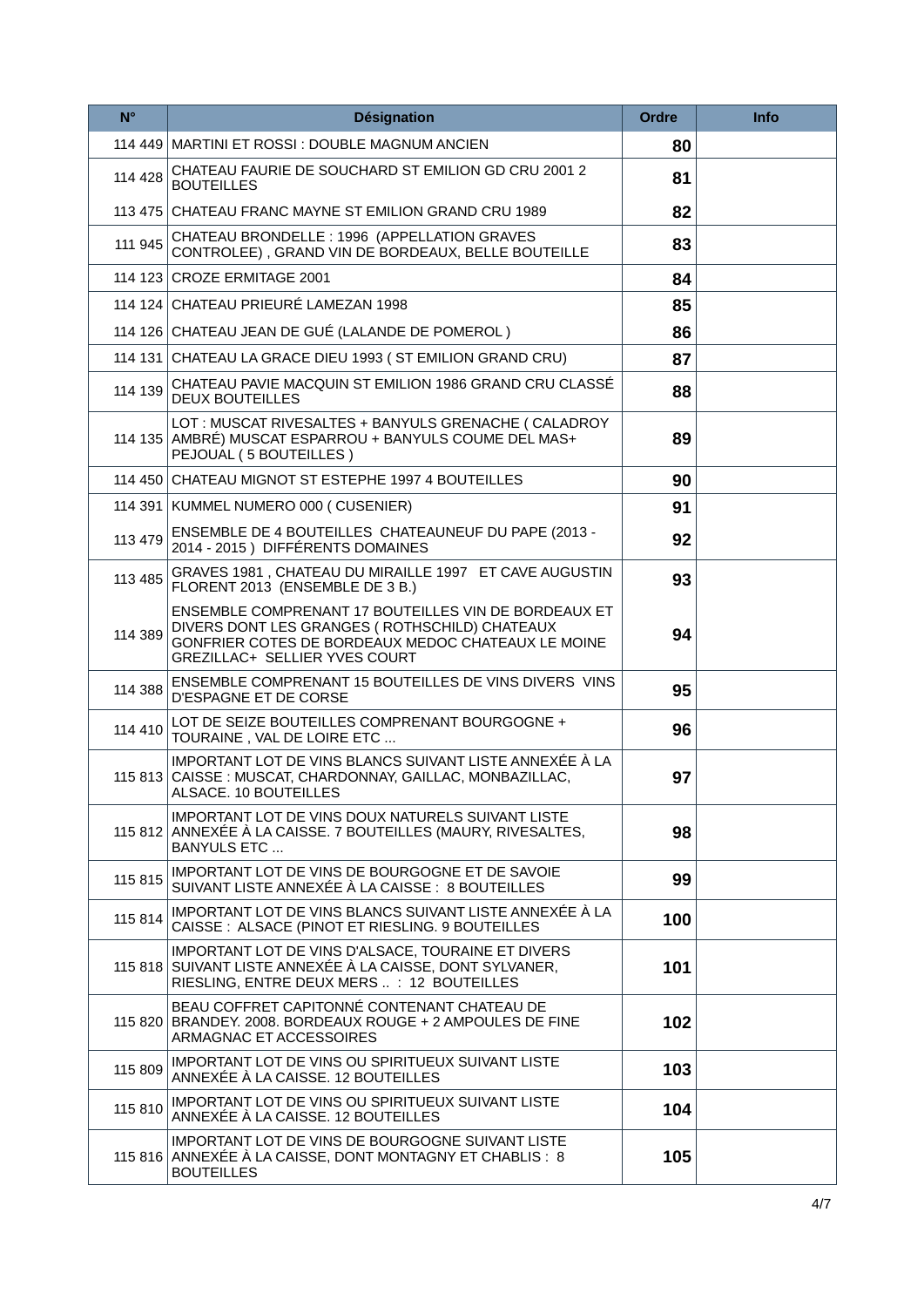| $N^{\circ}$ | <b>Désignation</b>                                                                                                                                           | <b>Ordre</b> | <b>Info</b> |
|-------------|--------------------------------------------------------------------------------------------------------------------------------------------------------------|--------------|-------------|
|             | IMPORTANT LOT DE VINS ROUGES SUIVANT LISTE ANNEXÉE À LA<br>115 817 CAISSE, DONT BERGERAC, MERLOT, BEAUJOLAIS, LESQUERDE<br>: 10 BOUTEILLES                   | 106          |             |
| 115 811     | IMPORTANT LOT DE VINS DOUX NATURELS SUIVANT LISTE<br>ANNEXÉE À LA CAISSE. 13 BOUTEILLES (MAURY, RIVESALTES,<br><b>BANYULS ETC</b>                            | 107          |             |
|             | IMPORTANT LOT DE VINS D'APÉRITIF ET DIVERS (SANGRIA,<br>115 819 CHATEAU GUERRI, BANYULS  SUIVANT LISTE ANNEXÉE À LA<br>CAISSE, 4 MAGNUMS                     | 108          |             |
|             | IMPORTANT LOT DE VINS ROUGES SUIVANT LISTE ANNEXÉE À LA<br>115 821 CAISSE DONT CHATEAUNEUF DU PAPE, ST EMILION GRAND CRU,<br>HAUT MÉDOC 8 . BOUTEILLES       | 109          |             |
|             | IMPORTANT LOT DE VINS ROUGES SUIVANT LISTE ANNEXÉE À LA<br>115 822 CAISSE DONT ST EMILION, ST CROIX DU MONT, MEDOC +<br>ALSACE GEWURZTRAMINER  14 BOUTEILLES | 110          |             |
|             | 115 518 BELLE PATERE DEBUT XXEME BOIS ET LAITON H:198 / L:92                                                                                                 | 111          |             |
| 115 823     | BELLE CAFETIÈRE EN MÉTAL ARGENTÉ DE STYLE L XV.<br>POINCONS SOUS LA BASE.                                                                                    | 112          |             |
| 115 826     | SERVICE DE TABLE EN LIN BRODÉ COULEUR À DÉCOR DE<br>FLEURS COMPRENANT NAPPE ET 12 SERVIETTES                                                                 | 113          |             |
| 115 824     | SERVICE DE TABLE EN LIN BRODÉ À DÉCOR DE FLEURS<br><b>COMPRENANT NAPPE ET 12 SERVIETTES</b>                                                                  | 114          |             |
| 115 825     | SERVICE DE TABLE EN LIN BRODÉ COULEUR À DÉCOR DE<br>FLEURS COMPRENANT NAPPE ET 12 SERVIETTES                                                                 | 115          |             |
|             | 114 735 BEAU DESSUS DE LIT AU CROCHET 2.80 X 2.30                                                                                                            | 116          |             |
| 114 102     | SERVICE DE TABLE EN LIN BRODE DE JOUR ET DE FLEURS<br>COMPRENANT NAPPE 1M55 PAR 2M55 ET 12 SERVIETTES                                                        | 117          |             |
|             | 115 098 BEAU DESSUS DE LIT ANCIEN AUX AIGUILLES                                                                                                              | 118          |             |
|             | 115 115 BEAU DESSUS DE LIT AU CROCHET                                                                                                                        | 119          |             |
|             | 115 101 IMPORTANT LOT DE MOUCHOIRS ET SERVIETTES À THÉ                                                                                                       | 120          |             |
|             | 115 839 RIDEAU ANCIEN EN LIN BRODÉ                                                                                                                           | $121$        |             |
| 115 113     | BEAU DRAP ANCIEN EN LIN BRODÉ DE FLEURS. EP. XIX°.<br><b>INITIALES "DG"</b>                                                                                  | 122          |             |
| 115 100     | BEAU DRAP ANCIEN EN LIN BRODÉ DE FLEURS ET DE JOURS.<br><b>INITIALES "DG"</b>                                                                                | 123          |             |
| 115 099     | BEAU DRAP ANCIEN EN LIN BRODÉ DE FLEURS ET DE JOURS.<br><b>INITIALES "AR"</b>                                                                                | 124          |             |
| 115 838     | DEUX PETITS SERVICE DE TABLE BASQUES COMPRENNANT<br>NAPPE ET 12 SERVIETTES CHACUN                                                                            | 125          |             |
| 114 517     | BELLE ROBE DE BAPTEME ANCIENNE AVEC SA SOUS ROBE<br><b>USURES D'USAGES</b>                                                                                   | 126          |             |
|             | SERVICE DE TABLE EN LIN GRANITE ET DAMASSE DE FLEUR<br>114 058 COMPRENANT NAPPE 1M56 PAR 1M22 12 SERVIETTES INITIALES<br>A.C                                 | 127          |             |
| 114 061     | SERVICE DE TABLE EN LIN DAMASSE DE FLEUR INITIALES G.G<br>COMPRENANT NAPPE 1M47 PAR 2M40 ET 9 SERVIETTES                                                     | 128          |             |
| 112 978     | BELLE NAPPE BRODÉE A DÉCORS DE FLEURS ET DE JOURS<br><b>ENTOURAGE FESTONNÉ</b>                                                                               | 129          |             |
| 112 870     | BELLE NAPPE BRODÉE EN LIN ET INCRUSTATIONS LIN ET<br>DENTELLE. ENTOURAGE FRANGÉ                                                                              | 130          |             |
| 114 101     | SERVICE DE TABLE EN COTON ENTOURAGE DENTELLE<br>COMPRENANT NAPPE 1M60 PAR 2M30 + 12 SERVIETTES                                                               | 131          |             |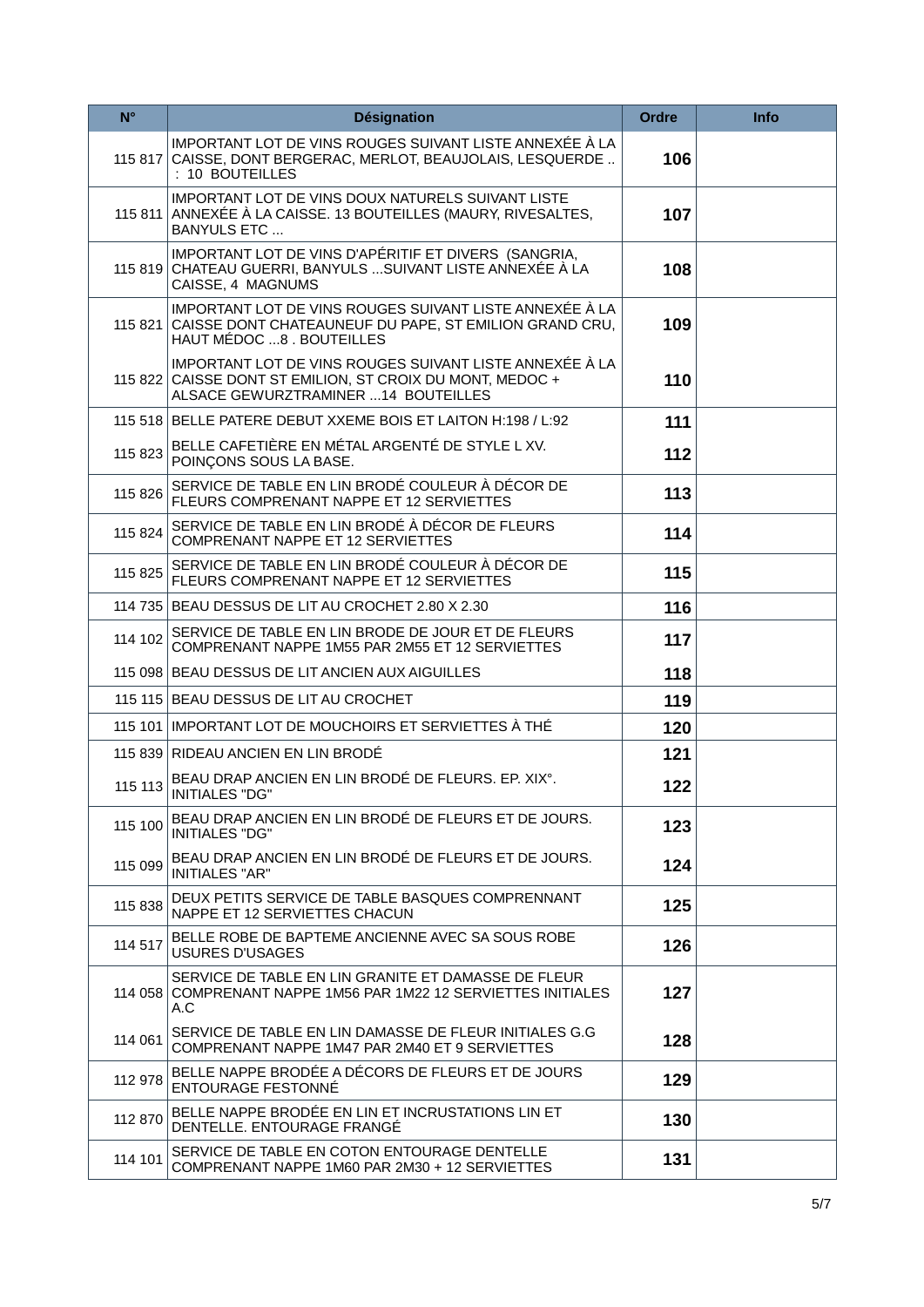| $N^{\circ}$ | <b>Désignation</b>                                                                                                                     | <b>Ordre</b> | <b>Info</b> |
|-------------|----------------------------------------------------------------------------------------------------------------------------------------|--------------|-------------|
|             | IMPORTANT NAPPERON DESSUS DE TABLE EN LIN BRODE<br>114 070 ENTOURAGE DENTELLE EPOQUE NIII 81CM PAR 1M22 A<br><b>NETTOYER</b>           | 132          |             |
| 114 518     | IMPORTANTE NAPPE EN LIN BRODÉ A DECORS DE FLEURS 1,80M<br>X 2,90M                                                                      | 133          |             |
|             | SERVICE DE TABLE EN LIN BRODEE (A NETTOYER)<br>114 110 COMPRENANT NAPPE 1M52 PAR 1M35 8 GRANDESZ<br>SERVIETTES ET 8 PETITES SERVIETTES | 134          |             |
|             | 115 102 BEAU DRAP ANCIEN EN LIN BRODÉ DE FLEURS ET DE JOURS                                                                            | 135          |             |
|             | 115 847 DRAP ANCIEN EN LIN BRODÉ DE JOURS. EP. XIX°                                                                                    | 136          |             |
|             | 115 846 BEAU DRAP EN LIN AVEC SON RETOUR BRODE. EP. XIX°                                                                               | 137          |             |
|             | 115 844 BEAU DRAP EN LIN AVEC SON RETOUR BRODE. EP. XIX°                                                                               | 138          |             |
|             | 115 845 BEAU DRAP EN LIN AVEC SON RETOUR BRODÉ. EP. XIX°                                                                               | 139          |             |
|             | 115 109 COUVERTURE PIQUÉE COULEUR BORDEAUX. USURES D'USAGE                                                                             | 140          |             |
| 115 110     | BEAU DESSUS DE LIT PIQUÉ ET SURPIQUÉ AVEC RAJOUTS DE<br>DENTELLES (2.0X2.0 ENV) EP. XIX°                                               | 141          |             |
| 115 114     | BELLE NAPPE ANCIENNE EN LIN BRODÉ À DÉCOR DE NOEUDS.<br><b>ENTOURAGE DENTELLE</b>                                                      | 142          |             |
| 115 843     | CHALE EN CACHEMIRE. RÉSERVES NOIRES. USURES D'USAGE<br><b>ET TROUS</b>                                                                 | 143          |             |
| 115 842     | DEUX CHALES EN CACHEMIRE, UN NOIR ET UN VERT. USURES<br><b>D'USAGE ET TROUS</b>                                                        | 144          |             |
| 114 116     | COUVERTURE VINTAGE AU CROCHET EN LAINE RAYEE 2M PAR<br>2M80                                                                            | 145          |             |
|             | 115 853 PAIRE DE RIDEAUX EN COTON À DÉCOR DE FLEURS. ANNÉES 70                                                                         | 146          |             |
|             | 115 856 DRAP EN MÉTIS BRODÉ DE FLEURS ET DE JOURS                                                                                      | 147          |             |
|             | 115 852 DRAP EN MÉTIS BRODÉ DE JOUR + DEUX TAIENS D'OREILLERS                                                                          | 148          |             |
| 115 851     | PARURE DE LIT COMPRENANT DRAP ET PAIRE DE TAIES<br><b>D'OREILLERS</b>                                                                  | 149          |             |
|             | 115 854 DESSUS DE LIT EN FILET ÉCRU À DÉCOR DE FLEURS                                                                                  | 150          |             |
|             | 115 855 NAPPE EN FILET ÉCRU À DÉCOR DE FLEURS                                                                                          | 151          |             |
|             | 115 859 PORTIÈRE ANCIENNE EN COTON À DÉCOR DE FLEURS                                                                                   | 152          |             |
|             | 115 858 DESSUS DE LIT ANCIEN AU CROCHET EN COTON ÉCRU                                                                                  | 153          |             |
| 115 857     | PETIT SERVICE DE TABLE EN LIN BRODÉ DE FRAISES. NAPPE ET<br><b>SIX SERVIETTES</b>                                                      | 154          |             |
|             | 114 119 TAPIS DES ANNEES 50 A DECOR DE FLEUR 69CM 1M35                                                                                 | 155          |             |
| 114 120     | PAIRE DE TAPIS VERT MECANIQUE A MOTIF GEOMETRIQUE<br>ANNEES 50                                                                         | 156          |             |
|             | 115 840 TAPIS DE TABLE EN COTON ORIGINE AFN                                                                                            | 157          |             |
| 115 841     | BEAU TAPIS DE TABLE ANCIEN EN COTON À DÉCOR DE FLEURS.<br><b>ENTOURAGE FRANGES</b>                                                     | 158          |             |
| 115 848     | LOT COMPRENANT DEUX TIRE SONNETTES ANCIENNES A<br>DECOR DE FLEURS ET DE POIGNÉES EN BRONZE + NAPPERON<br>SOIE                          | 159          |             |
| 115 849     | LOT DE DOUZE SERVIETTES DE TABLE INITIALES "JC" + 10<br>SERVIETTES EN LIN BRODÉ "LB"                                                   | 160          |             |
| 115 415     | SAC CONTENANT TROIS SAC A MAIN EN CUIR DONT CHARLES<br><b>JOURDAN</b>                                                                  | 161          |             |